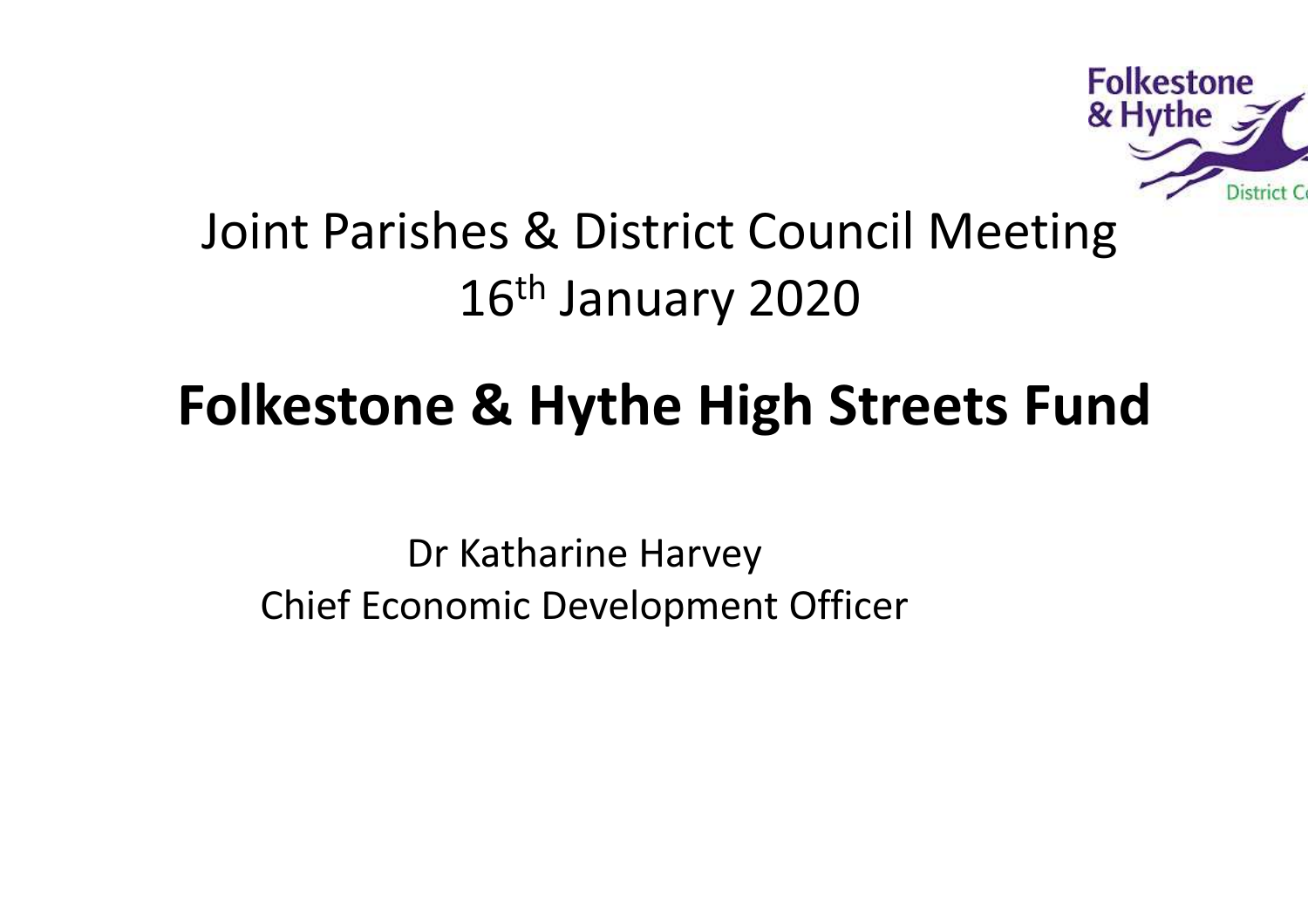## Folkestone & Hythe High Streets Fund



£3 million High Streets regeneration fund established from reserves in Feb 2019

Process for managing the fund was agreed in Sept 2019

can be used for:

Major capital investments opportunities and other initiatives led by FHDC in Folkestone town centre, e.g. Master planning, business case development, public realm improvements, etc

Grants to property owners and organisations to:

Support **renovating/improving properties** to bring back into use or new uses

Implement wider initiatives to improve the vitality of high streets e.g. townscape improvements, introduction of technology and/or new innovative products, Initiatives/events to increase the vitality

**Work up a project** to bring forward for funding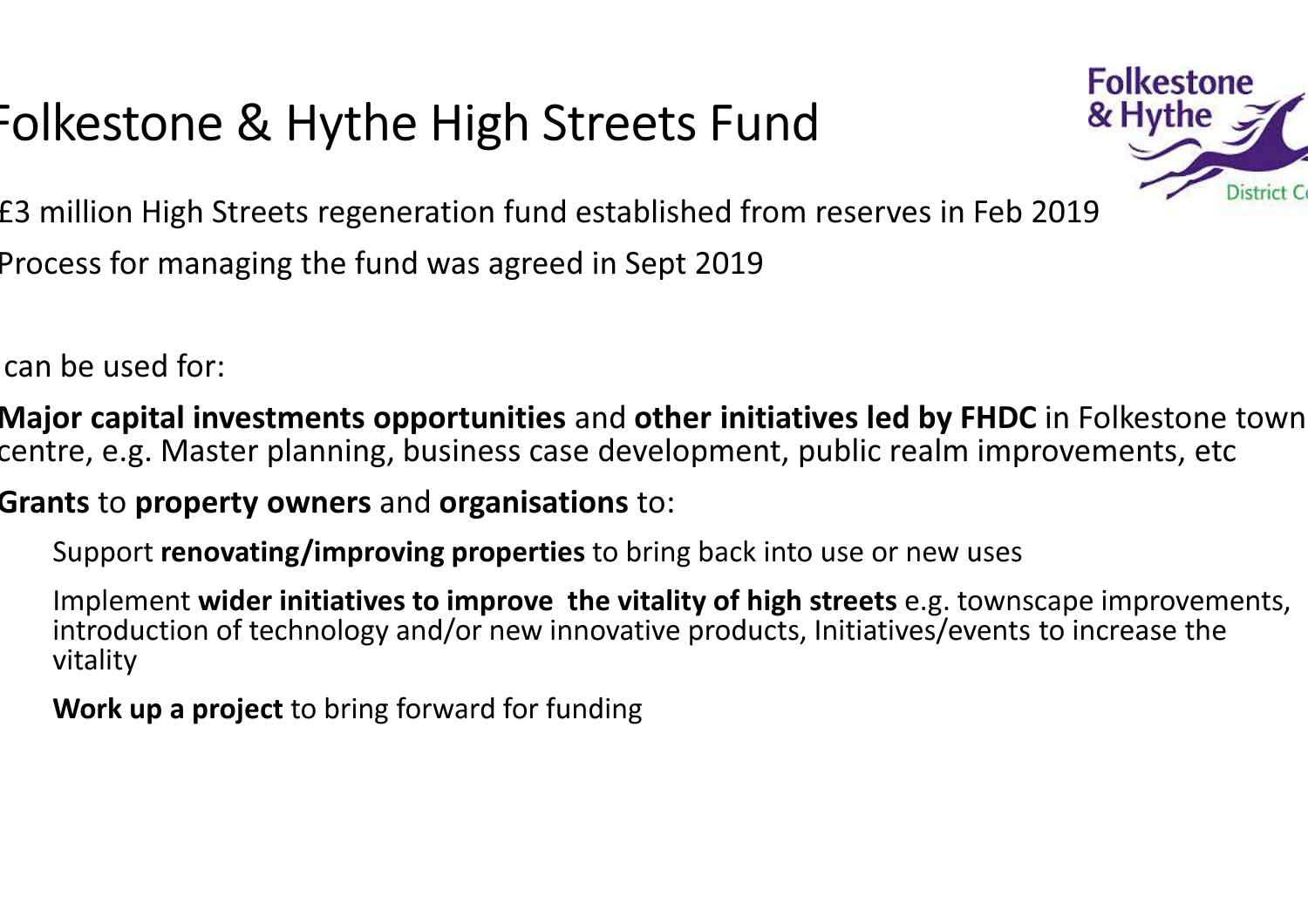#### binet agreed to:



- • Split funding across the district - £2.2 million for Folkestone Town Centre and £800,000 for the other high streets - Cheriton, Sandgate, Hythe, New Romney, Lydd, Hawkinge, Dymchurch, Elham, Lyminge and Sellindge
- •Grants of £5,000 to £50,000 to be available for projects
- •• Up to 50% contribution expected in normal circumstances, with 100% available in special<br>circumstances circumstances
- •Fund was launched to applicants 1st Oct 2019
- •**• Details and documentation a**vailable an online at www.Folkestone.works under Funding & Suppo
- •Open call for projects
- •Applications assessed on individual merit
- • Assessed on basis of criteria including partner support and demand for project; long term sustainability of project; significance and impact on high street and value for money.
- •• Decisions quarterly by Decision Panels including Leader – Cllr David Monk, Local Economy lead<br>California Club David Windsle 2 a Local mont Conneiller with complicate telese from the Cabinet member – Cllr David Wimble & a local ward Councillor, with soundings taken from the council's cross -party Folkestone Town Centre Subgroup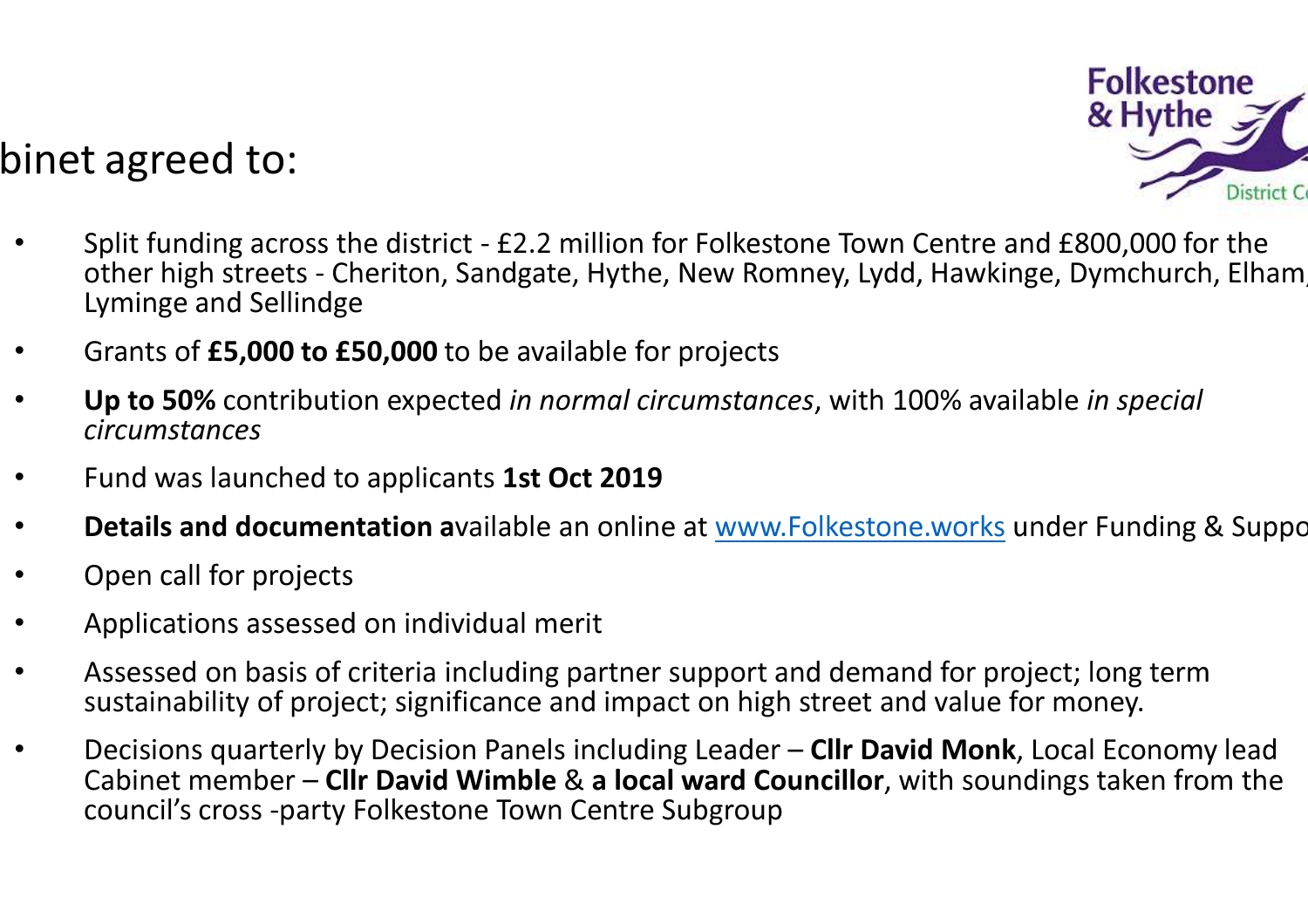

# Applications Summary to Date

|                   | <b>Application £</b> |                        |                |                  | No of applications |                        |                      |                |
|-------------------|----------------------|------------------------|----------------|------------------|--------------------|------------------------|----------------------|----------------|
|                   | <b>Submissions</b>   | <b>Decision Status</b> |                |                  | <b>Submissions</b> | <b>Decision Status</b> |                      |                |
|                   | (% total available)  | <b>Approved</b>        | <b>Pending</b> | To be<br>decided |                    | <b>Approved</b>        | <b>Pending To be</b> | decided        |
| <b>TOTAL</b>      | £503,728             | £146,000               | £50,000        | £290,728         | $24 *$             | $\overline{7}$         | 1                    | 16             |
|                   | (17%)                |                        |                |                  |                    |                        |                      |                |
| <b>Folkestone</b> | £219,235             | £87,500                | £50,000        | £66,735          | $\overline{7}$     | $\overline{4}$         | $\mathbf 1$          | 2              |
|                   | (10%)                |                        |                |                  |                    |                        |                      |                |
| <b>Sandgate</b>   | £50,500 (6%)         | £48,500                |                |                  | $\overline{2}$     | $\overline{2}$         |                      |                |
| <b>Cheriton</b>   | E10,000(1%)          | £10,000                |                |                  | 1                  | $\mathbf 1$            |                      |                |
| <b>Dymchurch</b>  | E36,000(4%)          |                        |                | £36,000          | $\overline{2}$     |                        |                      | $\overline{2}$ |
| <b>Hythe</b>      | £98,993 (12%)        |                        |                | £98,993          | $6*$               |                        |                      | 6              |
| <b>New Romney</b> | £89,000 (11%)        |                        |                | £89,000          | $6*$               |                        |                      | 6              |

Note: Not all requested grants approved in full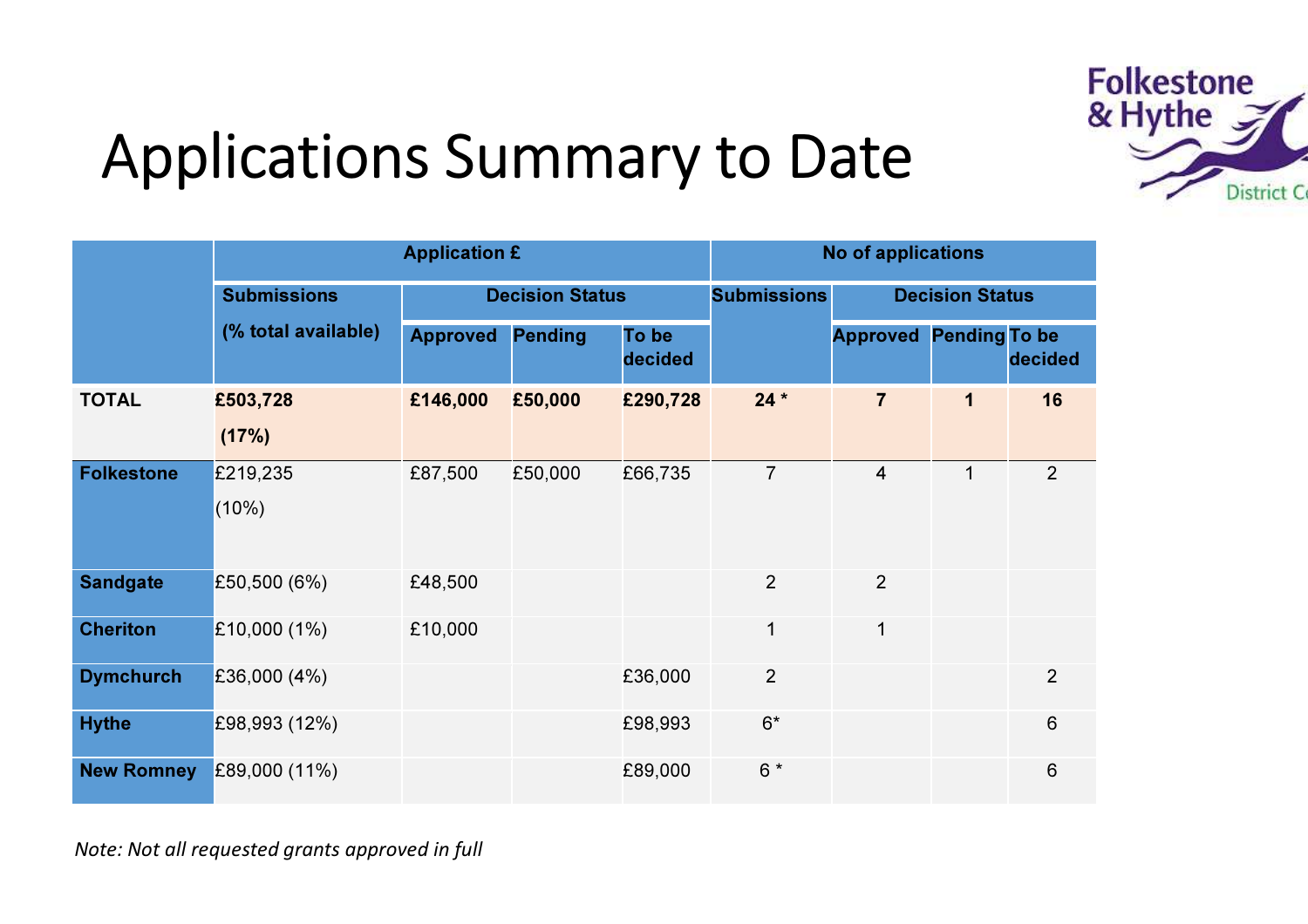